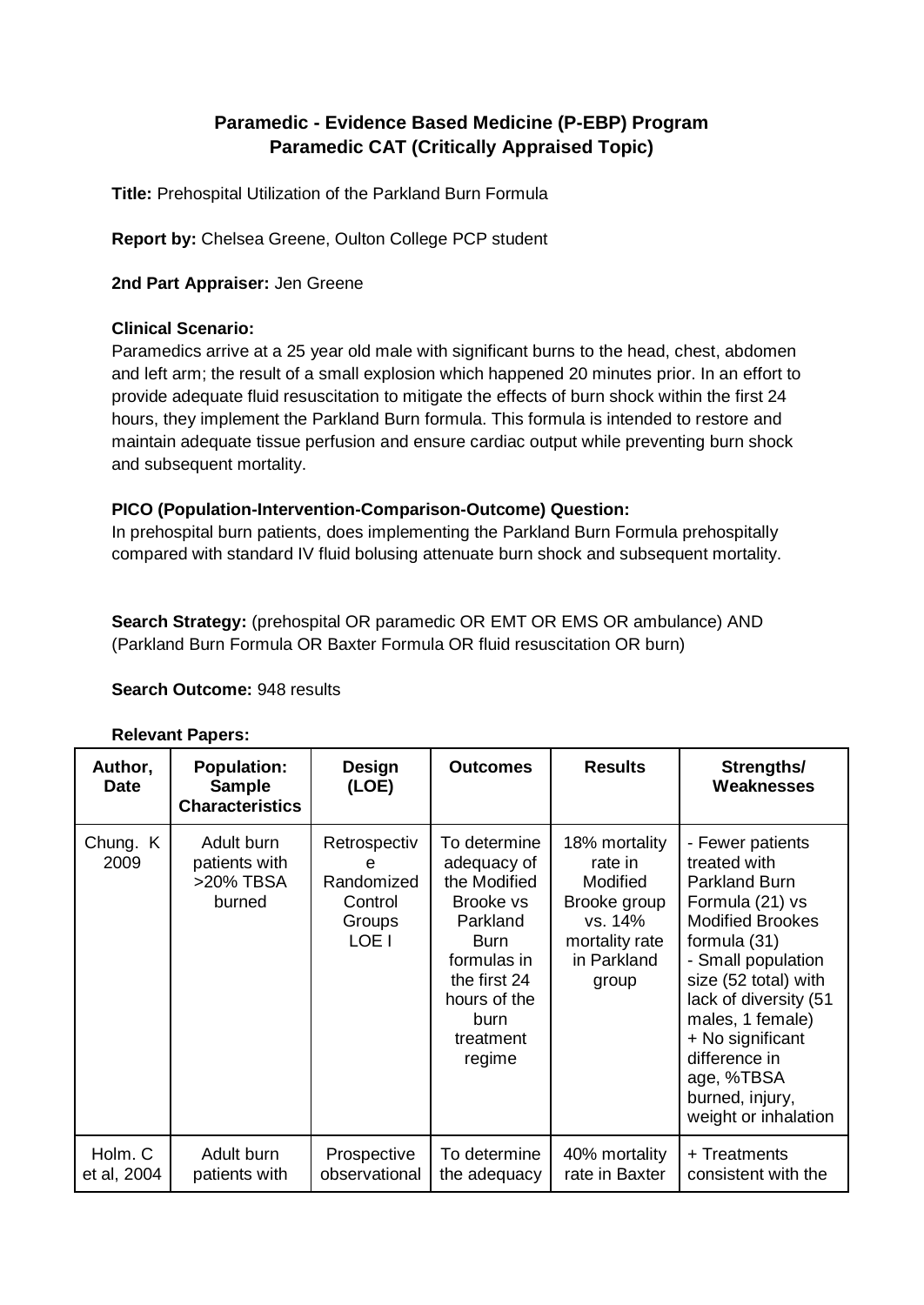|  | >20% TBSA<br>burned | with a control<br>group<br>LOE I | of Baxter's<br>Formula in<br>the burn<br>treatment<br>regime | group vs.<br>32% mortality<br>rate in<br>invasive<br>haemodynami<br>c monitoring<br>group $(32%)$ | exception of fluid<br>admin<br>- Small population<br>(50 patients)<br>- Vastly inconsistent<br>burn sample sizes<br>(20-81% TBSA,<br>50% inhalation,<br>50% non-inhalation) |
|--|---------------------|----------------------------------|--------------------------------------------------------------|---------------------------------------------------------------------------------------------------|-----------------------------------------------------------------------------------------------------------------------------------------------------------------------------|
|--|---------------------|----------------------------------|--------------------------------------------------------------|---------------------------------------------------------------------------------------------------|-----------------------------------------------------------------------------------------------------------------------------------------------------------------------------|

## **Comments:**

- Both Parkland and Baxter are synonymous for the formula: 4ml X TBSA Burned (%) x Patient's Weight (kg) = Total Fluid to be administered over first 24 hours after burn
- Urinary output is a determining factor in the adequacy and favourable outcome for all formulas in both studies
- Patients with inhalation injuries require more fluid resuscitation as a rule than patients without inhalation injuries
- Complications directly related to edema accentuated by fluid resuscitation efforts include the abdominal compartment syndrome, required fasciotomies of unburned extremities, pulmonary edema and prolongation of mechanical ventilation. Failure to correct hypovolemia, however, decreases cardiac output and tissue perfusion, resulting in mortality.

**Consider:** Why would you NOT change practice, based on this article?

It is difficult to determine the impact of prehospital fluid resuscitation for burn treatment management as there are few studies that address the prehospital aspect at all. This, alongside of the consistently small population sizes and varied TBSA % burned, as well as the inhalation vs non-inhalation aspect make it difficult to determine which formulas are best utilized in-hospital, let alone prehospitally. All studies determine that there is a definite need for aggressive fluid resuscitation within the first 48 hours in order to mitigate the effects of burn shock and maintain tissue perfusion and cardiac output, but paradoxically "fluid begets fluid" and the more fluid the patient receives, the more complications he/she experiences from subsequent peripheral and pulmonary edema. Due to the available evidence I cannot support one burn treatment fluid resuscitation formula more than another; I can only assert that aggressive fluid administration must be administered within the first 24 - 48 hours, as renal perfusion and cardiac output are significant determining factors in mortality, regardless of the complications from edema.

**Clinical Bottom Line:**